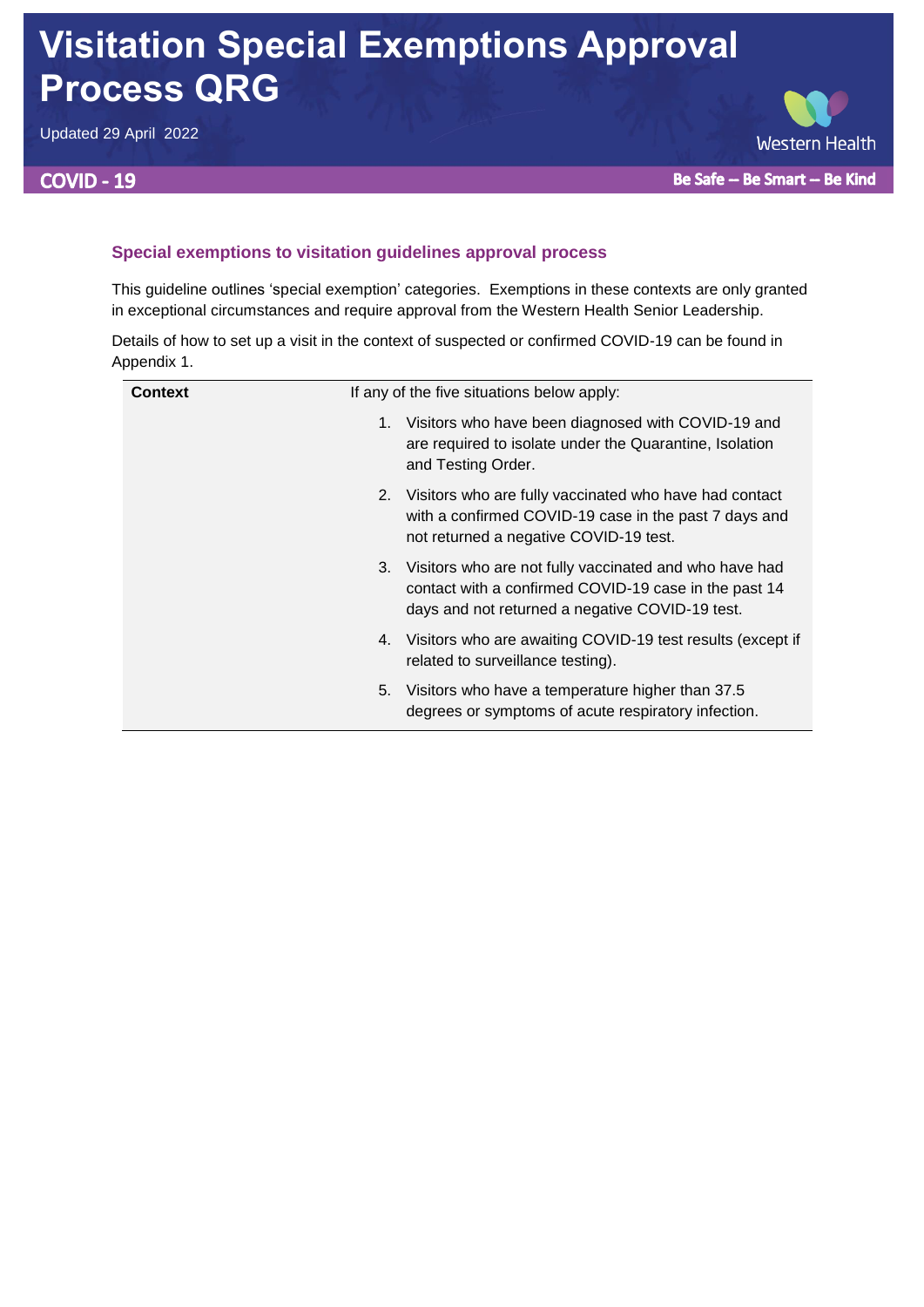| <b>Exemptions granted</b>      | Exemptions are only granted in the following exceptional<br>circumstances, where the person is:                                                                                                                                                                                           |                                                                                                                                      |  |  |
|--------------------------------|-------------------------------------------------------------------------------------------------------------------------------------------------------------------------------------------------------------------------------------------------------------------------------------------|--------------------------------------------------------------------------------------------------------------------------------------|--|--|
|                                | (i)                                                                                                                                                                                                                                                                                       | a person whose presence at the hospital is for<br>the purposes of providing end of life support for<br>a patient of the hospital; or |  |  |
|                                | (ii)                                                                                                                                                                                                                                                                                      | the parent, carer or guardian of the patient; or                                                                                     |  |  |
|                                | (iii)                                                                                                                                                                                                                                                                                     | the partner or support person of a pregnant<br>patient of the hospital; or                                                           |  |  |
|                                | (iv)                                                                                                                                                                                                                                                                                      | an immediate family member of a patient<br>whose medical condition is life threatening; or                                           |  |  |
|                                | (v)                                                                                                                                                                                                                                                                                       | a person providing professional care                                                                                                 |  |  |
|                                | (vi)                                                                                                                                                                                                                                                                                      | a carer or nominated person where rapid<br>antigen testing prior to entry is not practical; or                                       |  |  |
|                                | (vii)                                                                                                                                                                                                                                                                                     | a person who has a negative PCR result 24<br>hours prior to entry to the hospital; or                                                |  |  |
|                                | (viii)                                                                                                                                                                                                                                                                                    | a person that has illnesses or conditions which<br>make vaccination and rapid antigen testing<br>unsuitable; or                      |  |  |
|                                | (ix)                                                                                                                                                                                                                                                                                      | a person that is not safe in all circumstances to<br>have vaccination and/or rapid antigen testing                                   |  |  |
| <b>Conditions of exemption</b> | If attending for end of life support, no more than two visitors of a<br>patient are granted at any one time.<br>If attending for other purposes, no more than two visitors of a<br>patient are granted at any one time and no more than two visitors<br>of a patient are granted per day. |                                                                                                                                      |  |  |
|                                |                                                                                                                                                                                                                                                                                           |                                                                                                                                      |  |  |
|                                |                                                                                                                                                                                                                                                                                           | Visits are limited to a duration of 60 minutes, except when<br>providing support during a birth                                      |  |  |
|                                | Visitors must wear N95s for the duration of the visit and must not<br>visit other areas of the hospital or remain on site other than for the<br>purpose of their visit.                                                                                                                   |                                                                                                                                      |  |  |
|                                |                                                                                                                                                                                                                                                                                           | Refer to Appendix 1 for additional requirements related to the visit                                                                 |  |  |
| <b>Exemptions granted by</b>   | The visitors referred to above must receive authorisation from the<br>relevant Western Health Director of Nursing & Midwifery/ Director<br>on call                                                                                                                                        |                                                                                                                                      |  |  |
|                                |                                                                                                                                                                                                                                                                                           | Approval process:                                                                                                                    |  |  |
|                                | Unit manager/nurse or midwife in-charge, in collaboration with the<br>treating medical team, should assess whether the exemption<br>criteria are met and if the visit can be safely facilitated by the<br>team from a resource/PPE perspective.                                           |                                                                                                                                      |  |  |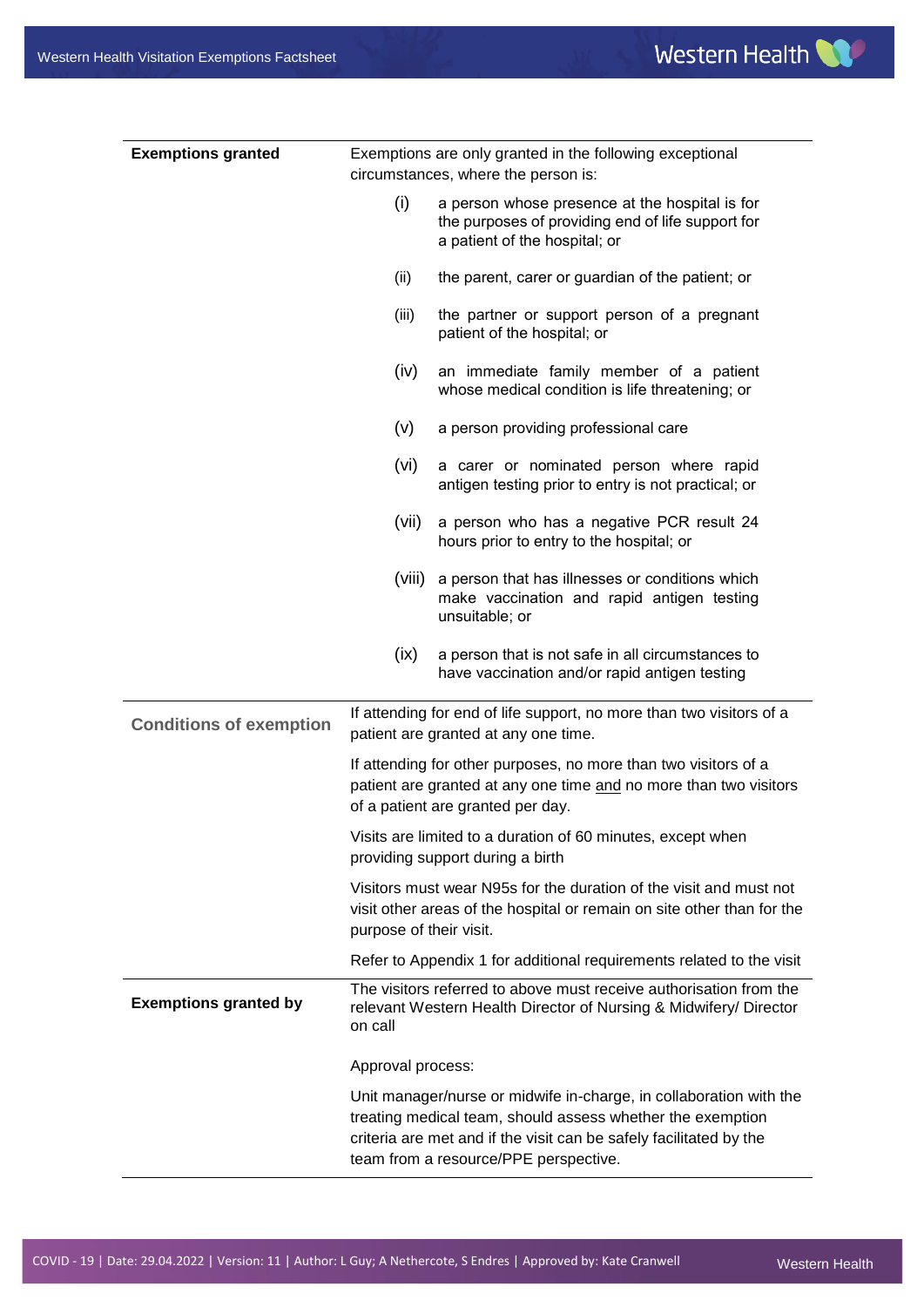Unit Manager/nurse or midwife in-charge then obtains Western Health approval for visit by contacting

- In hours Director of Nursing & Midwifery aligned with Division
- After hours Director on call

#### **References**

Victorian Government (2022) Guidance – visitors to hospitals. COVID-19 update – 23 April 2022

Department of Health. (2022) *Guidance for the Pandemic (Visitors to Hospitals and Care Facilities) Order (No. 3).* Retrieved from<https://www.health.vic.gov.au/covid-19/pandemic-order-register>